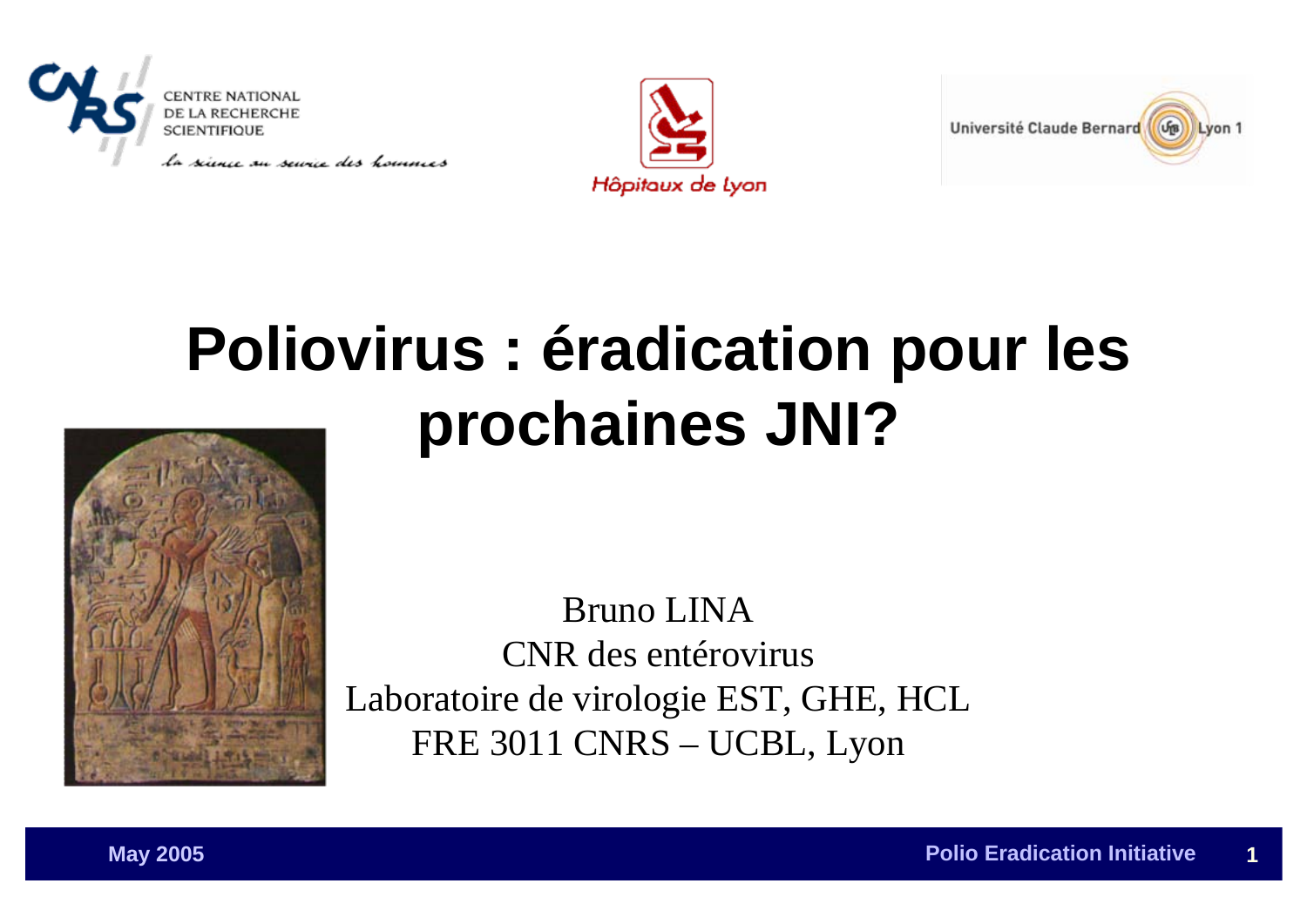# **Polio Eradication Progress** 1988 -2003

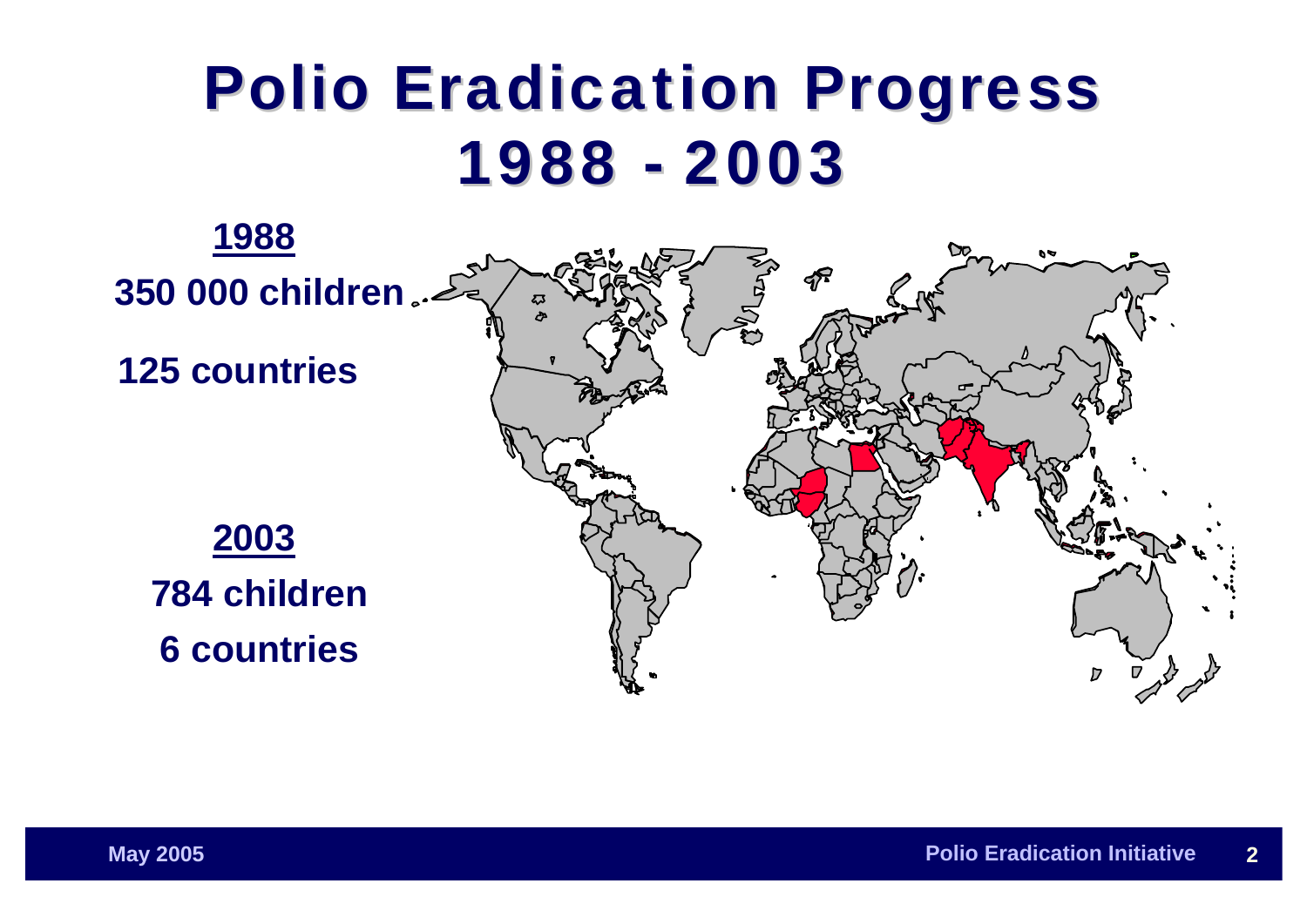# **Timeline for Polio Eradication**

|                                      |      |      | <b>Wild Virus Eradication</b><br>& Regional Cert. Phase                                                                                                                   |      |      | <b>OPV Cessation &amp;</b><br><b>Verification Phase</b>         |      | <b>Post OPV'</b><br><b>Phase</b> |      |
|--------------------------------------|------|------|---------------------------------------------------------------------------------------------------------------------------------------------------------------------------|------|------|-----------------------------------------------------------------|------|----------------------------------|------|
| <b>Priority</b><br><b>Activities</b> |      |      | · Interrupt wild virus<br><b>Contain wild viruses</b><br><b>· Regional Certification</b><br>· Develop stockpile<br><b>· Enhance surveillance</b><br>• Prepare to stop OPV |      |      | · Stop OPV<br><b>• verify no cVDPVs</b><br>· integrate into IHR |      |                                  |      |
|                                      |      |      | <b>Impact of Delay in Eradication</b>                                                                                                                                     |      |      |                                                                 |      |                                  |      |
| <b>Earliest Dates</b>                | 2005 | 2006 | 2007                                                                                                                                                                      | 2008 | 2009 | 2010                                                            | 2011 | 2012                             | 2013 |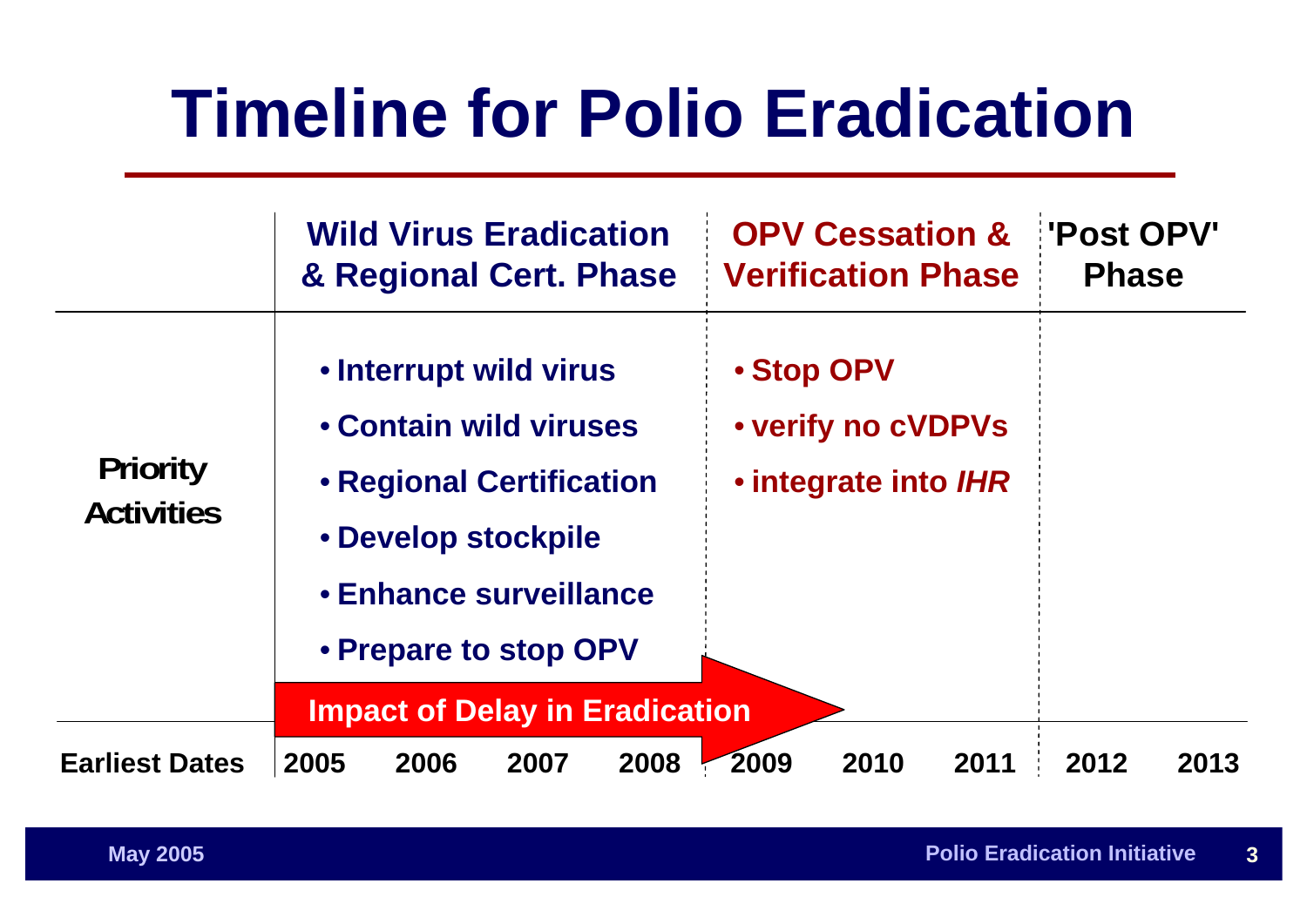# **Impact of Previous Synchronized Polio Campaigns, Africa**

**14 Country Synchronized Immunization Days, 2000**



**2001**

**1999**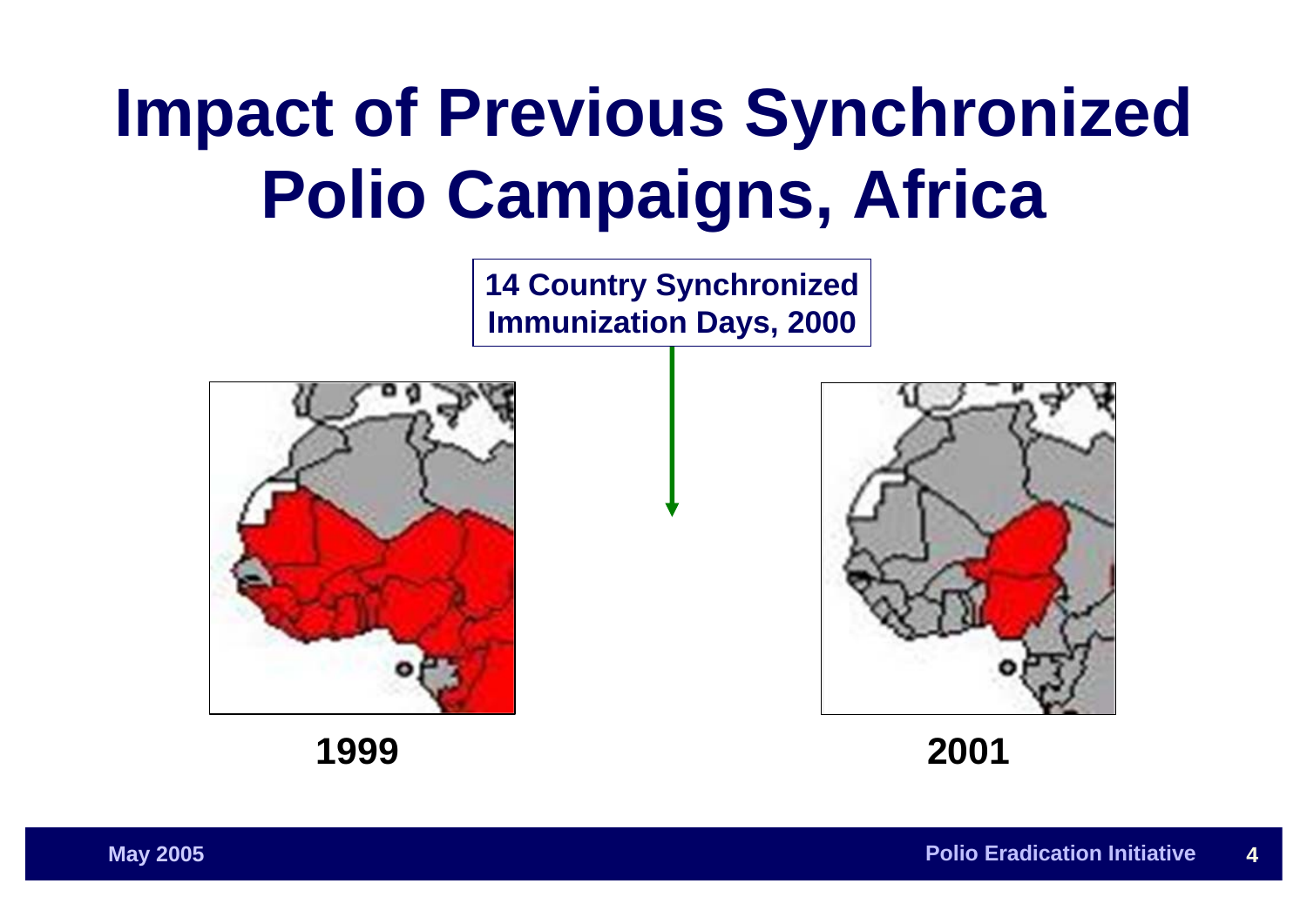# **Dilemma: Suspension of polio immunization, Northern Nigeria, August 2003 Nigeria, August 2003**

### Polio Vaccines – 'Western Countries Exploit Developing Ones' Says Kano State Governor Shekarau

### BYLINE: Daily Trust



"The Kano State governor, Malam Ibrahim Shekarau, has asserted that the people's objections to polio vaccines confirmed the exploitative actions of western nations towards developing countries."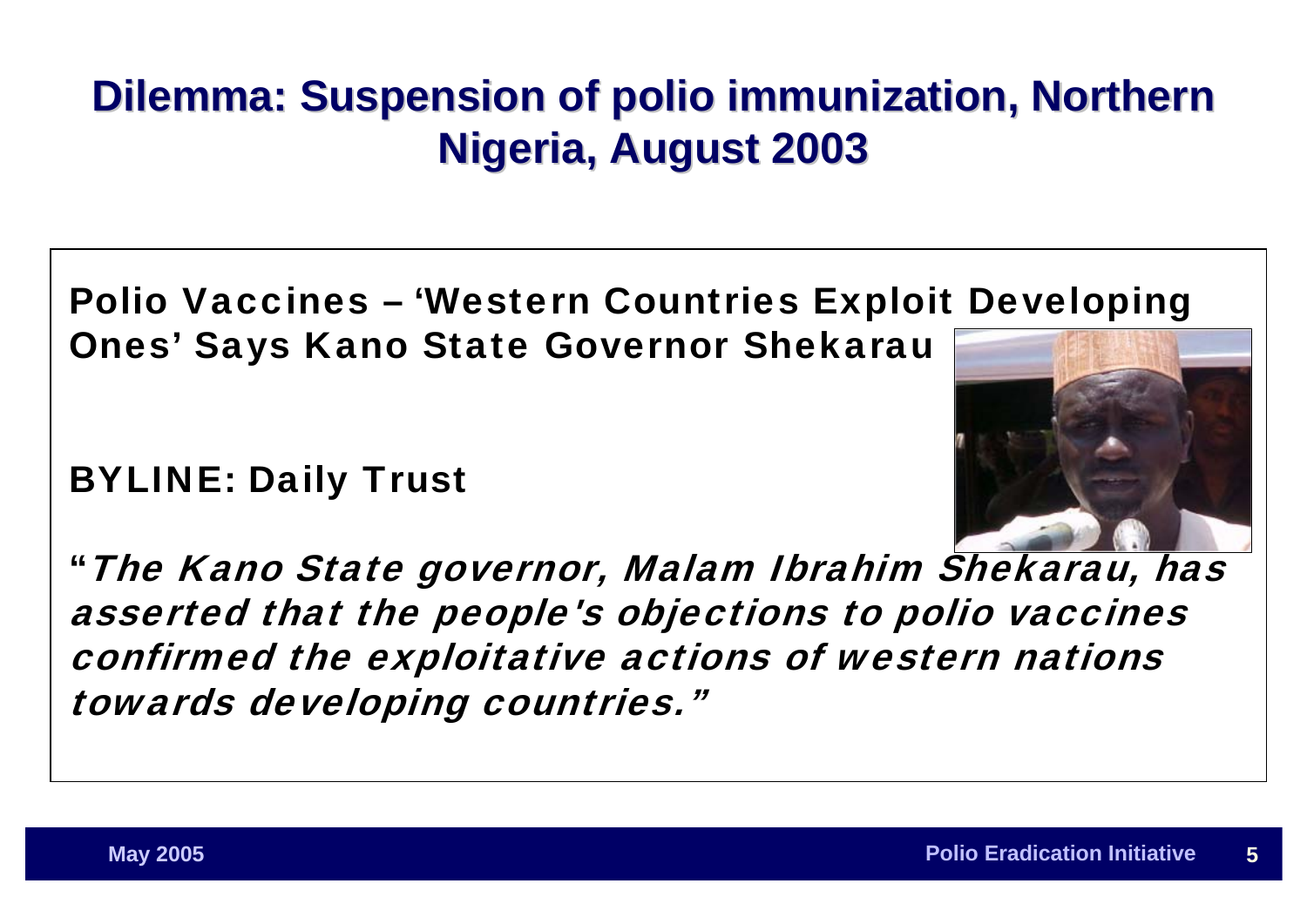## **Spread of wild polio virus 2004 Spread of wild polio virus 2004-2005**



**16 polio-free countries had importations originating in Nigeria Polio transmission re-established in 6 polio-free countries.**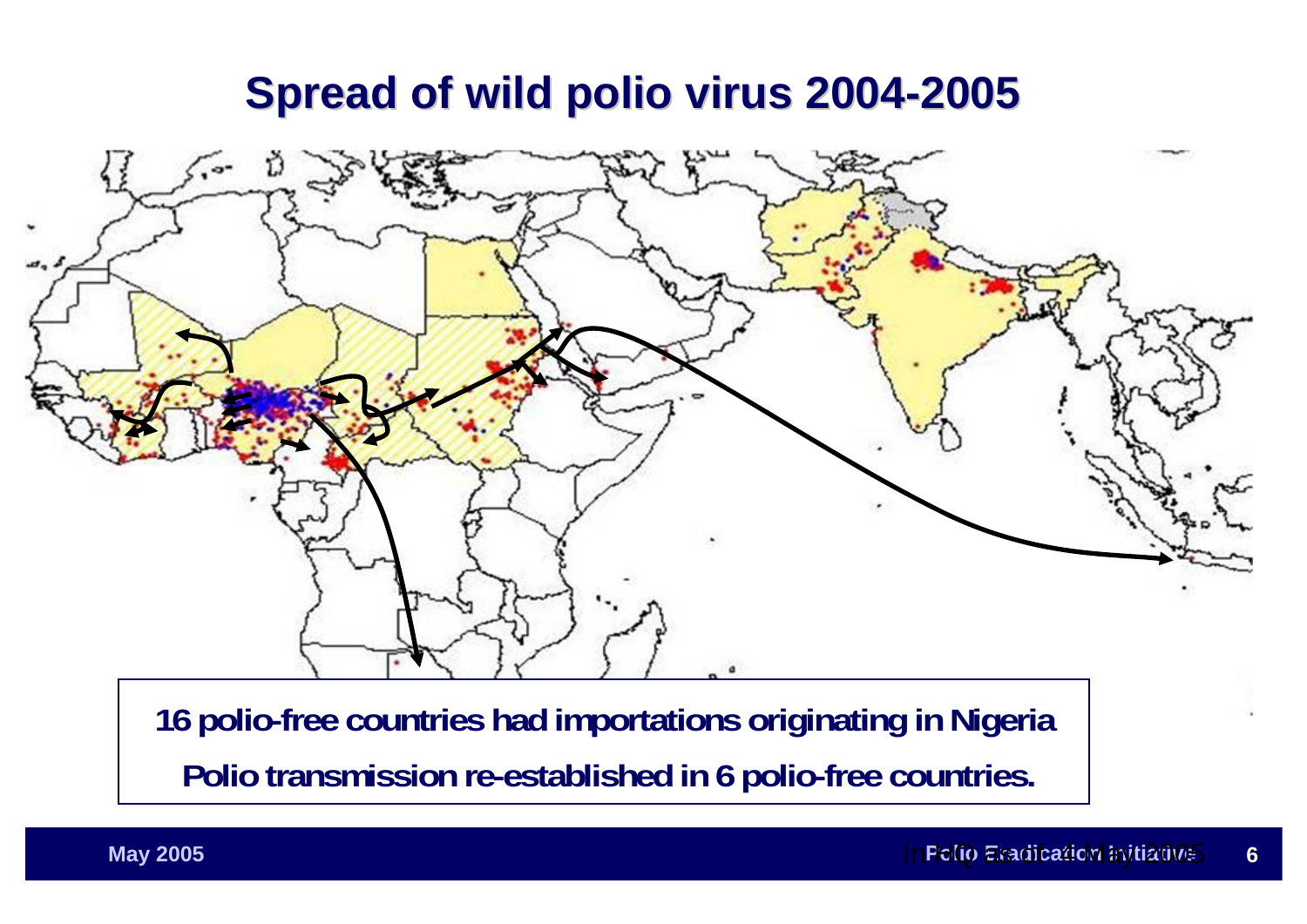# **Risk: AFP Surveillance Gaps Eliminated viruses 'rediscovered' in 2004**

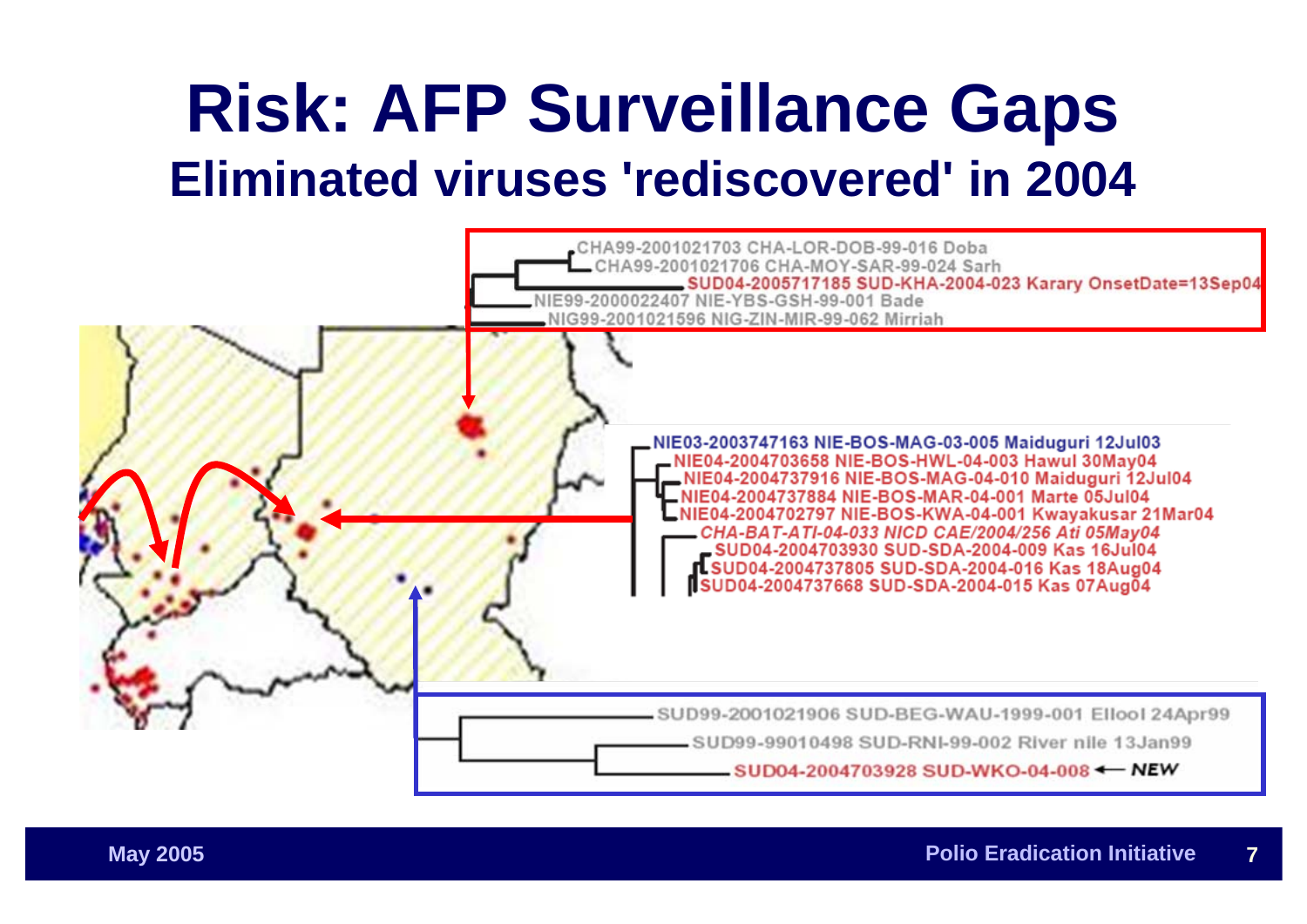

#### **Polio Cases, 2005 Polio Cases, 2005 (as of 18 May) (as of 18 May)**

• Wild virus type 1

۰

- Wild virus type 3
- Endemic countries
	- Countries with imported NIE virus (2003-5)
- \* Excludes environmental surveillance viruses.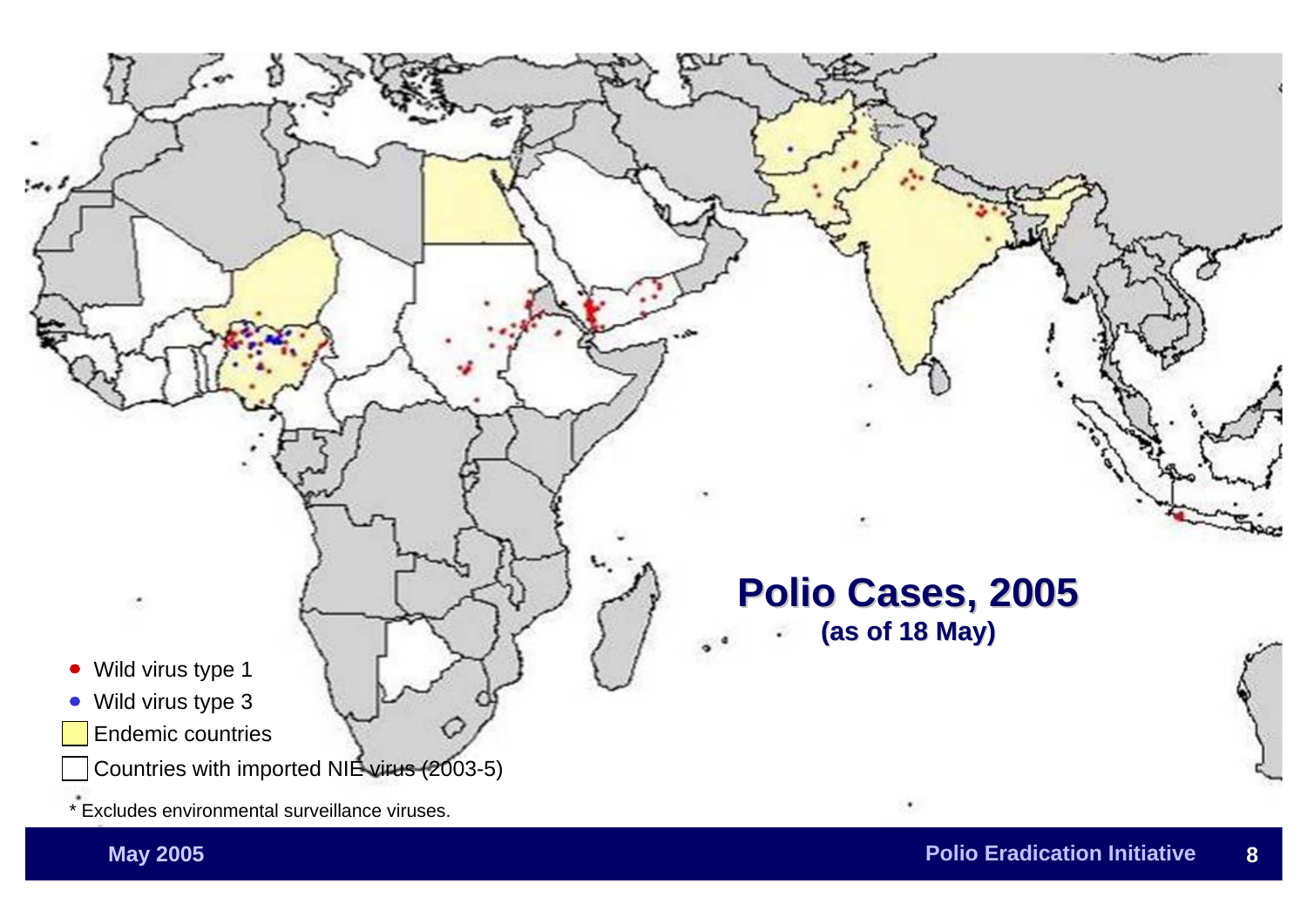# **Impact of Intensification, Asia**

**Reported Polio Cases, 2003-2004 Reported Polio Cases, 2005**



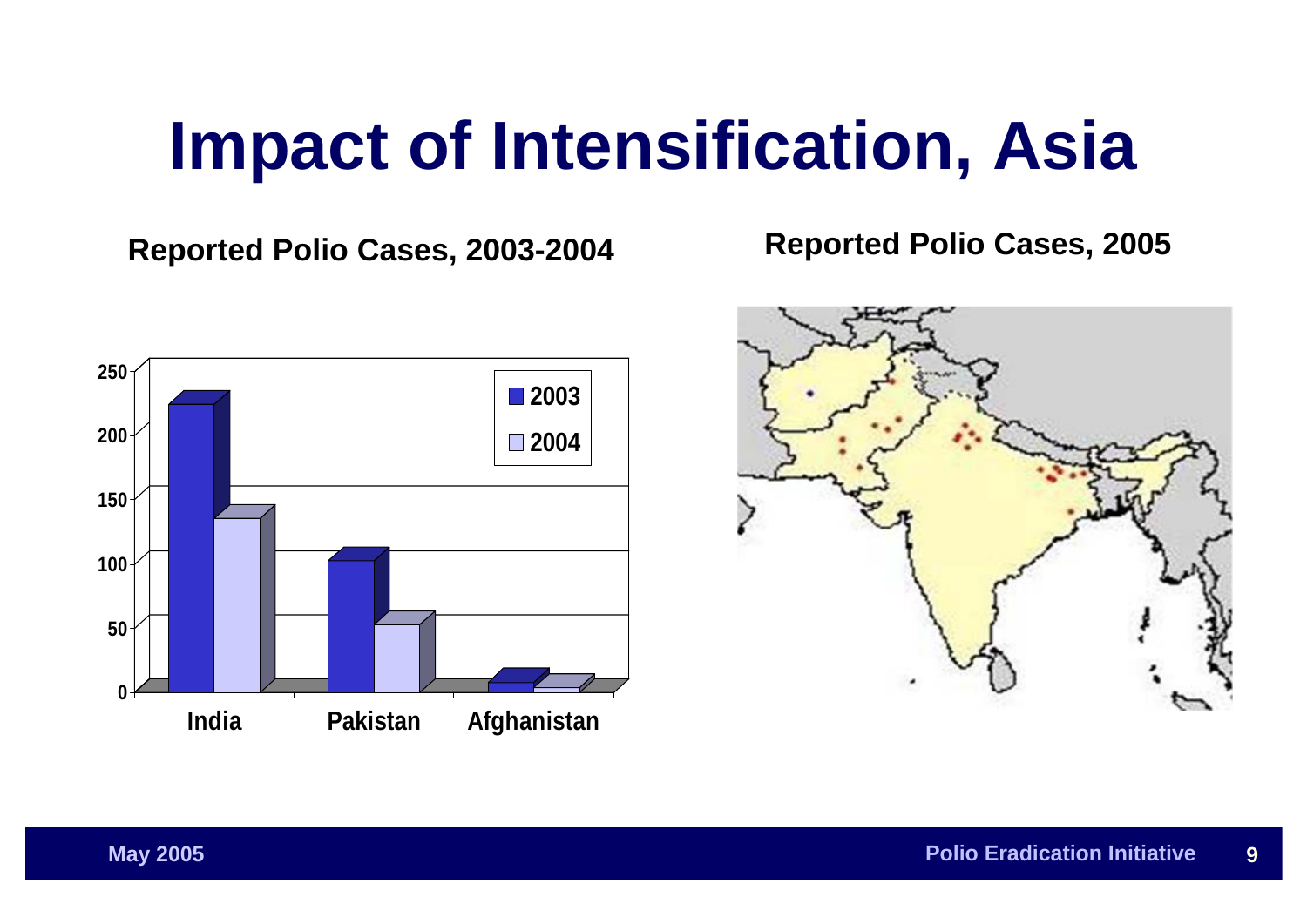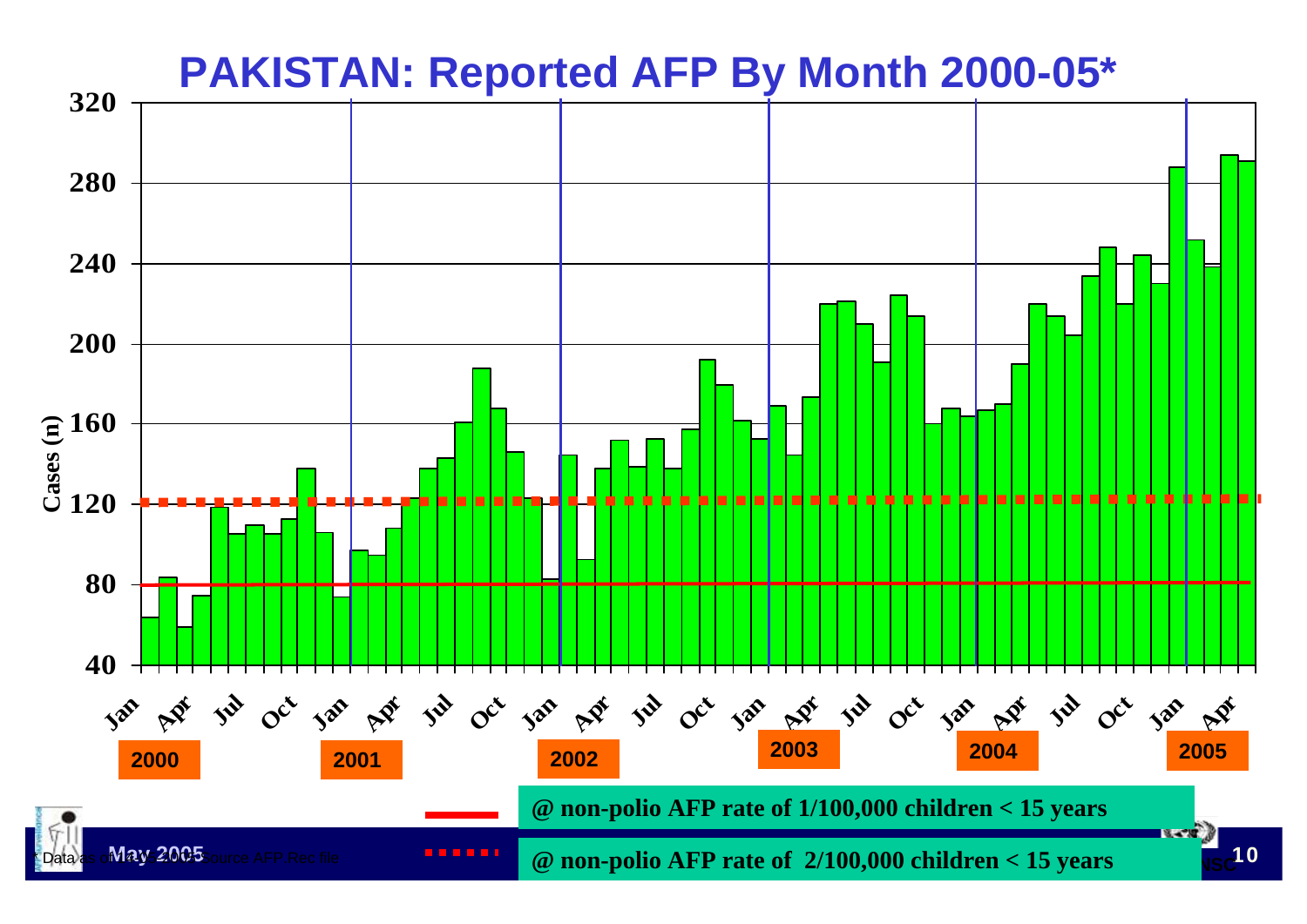# Indonesia polio outbreak

- $\bullet$  **8 cases confirmed**
- **14 positive contact cases from healthy children**
- **First polio in Indonesia since 1995**
- $\bullet$  **Imported virus from Sudan/Saudi Arabia, with origin in northern Nigeria**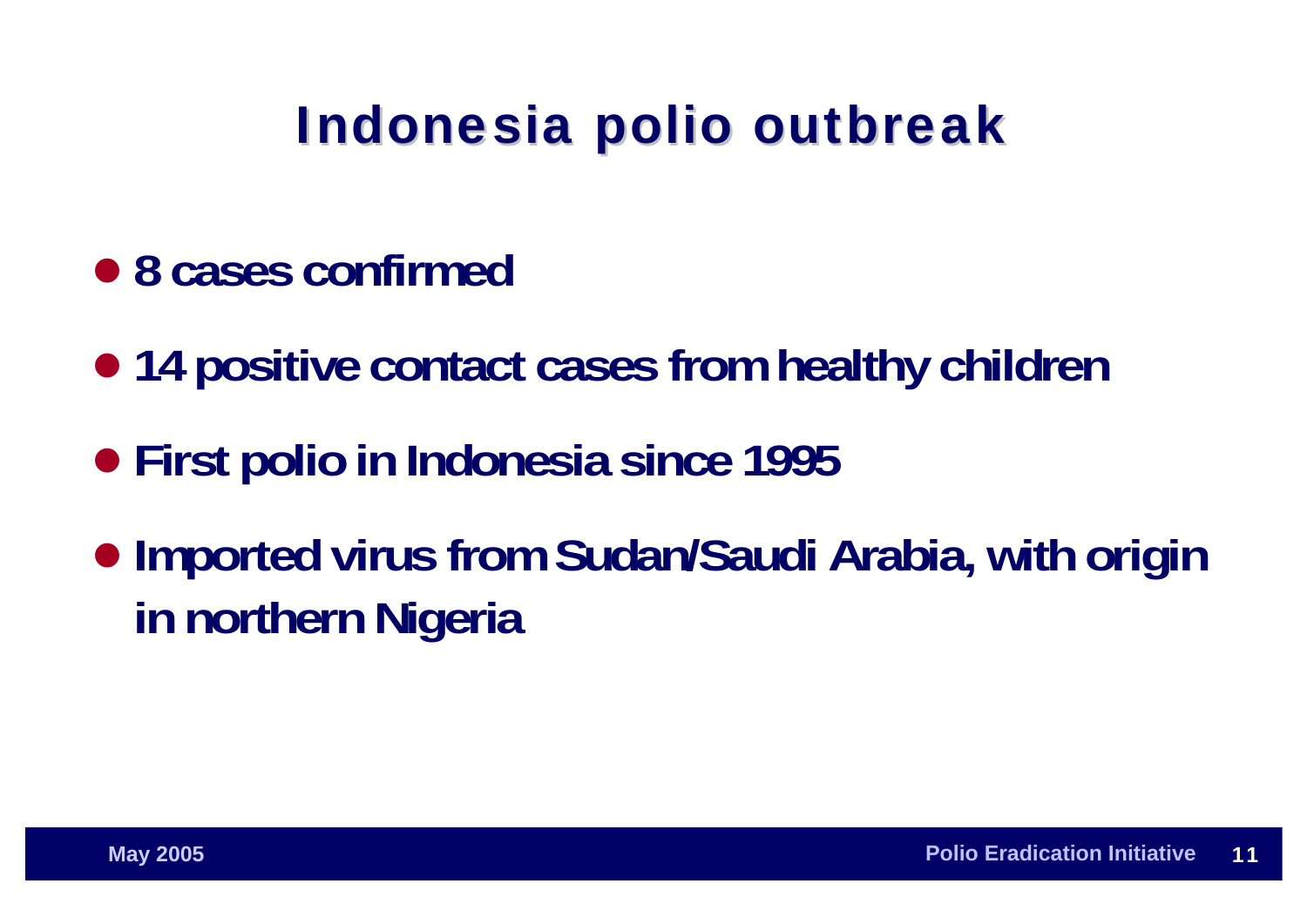## **Spread of wild polio virus 2004 Spread of wild polio virus 2004-2005**



**16 polio-free countries had importations originating in Nigeria Polio transmission re-established in 6 polio-free countries.**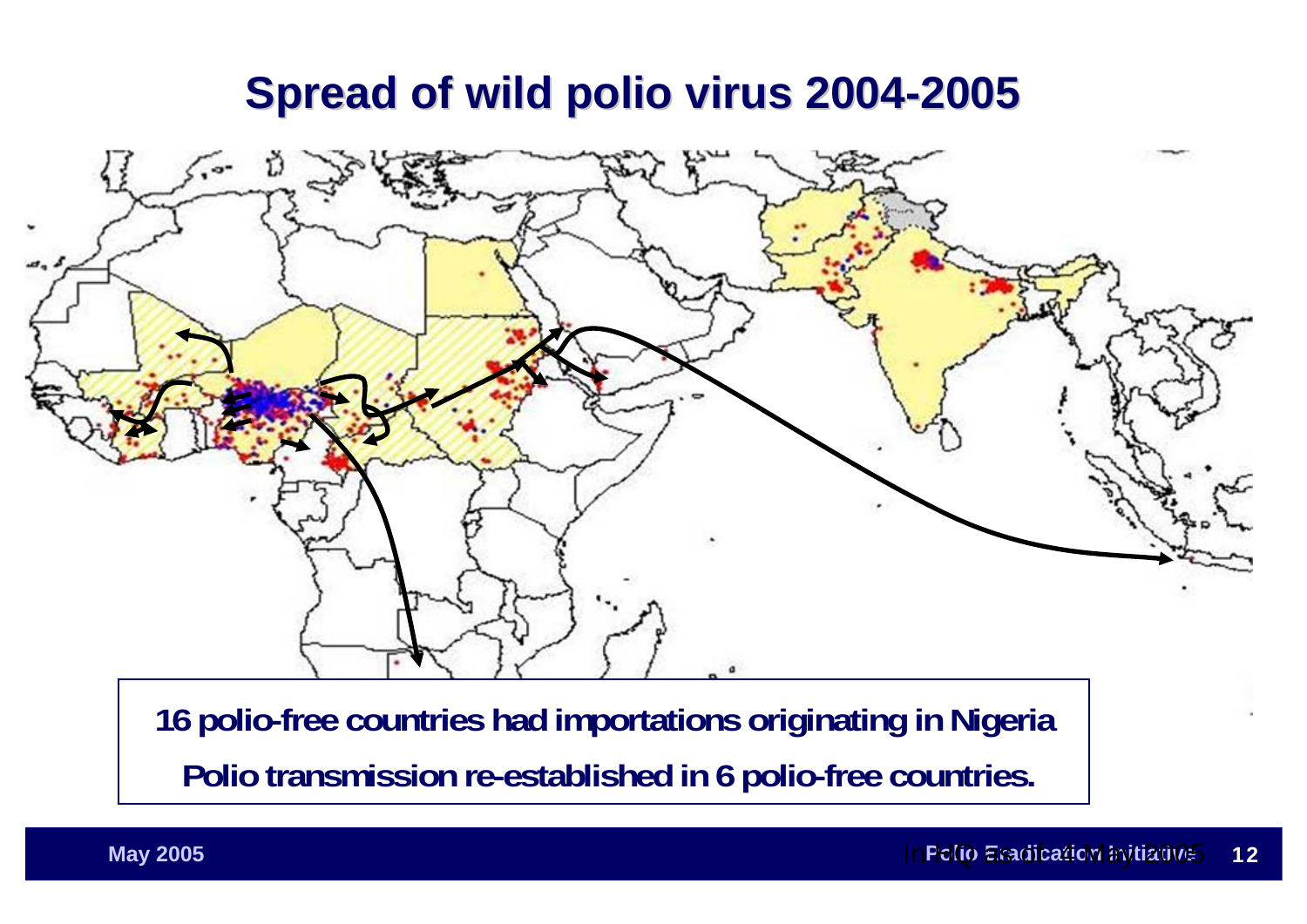# WEAF P1 genetic tree

04-2005717741 SUD-KHA-2004-028 Umbada 08Oct04 SUD05-2005723364 SUD-UNI-2005-001 Leeri 01Feb05 - NEW 2005 SAA04-2005721887 SAA/04/MAK/005 Makkah 21Dec04 INO05-r31195 ERC 10 06 05 003 Sukabhumi 22Mar05 + NEW 2005 YEM05-2005723631 YEM-HUD-2005-030-11 AI Mansuriyah-— NEW 2005 05-2005723626 YEM-HUD-2005-025-06 Al Hudaydah <- NEW 2005 YEM05-2005723628 YEM-HUD-2005-027-08 AI Hudaydah - NEW 2005 04738077 SUD-KHA-2004-022 Gebal Awleya 12Sep04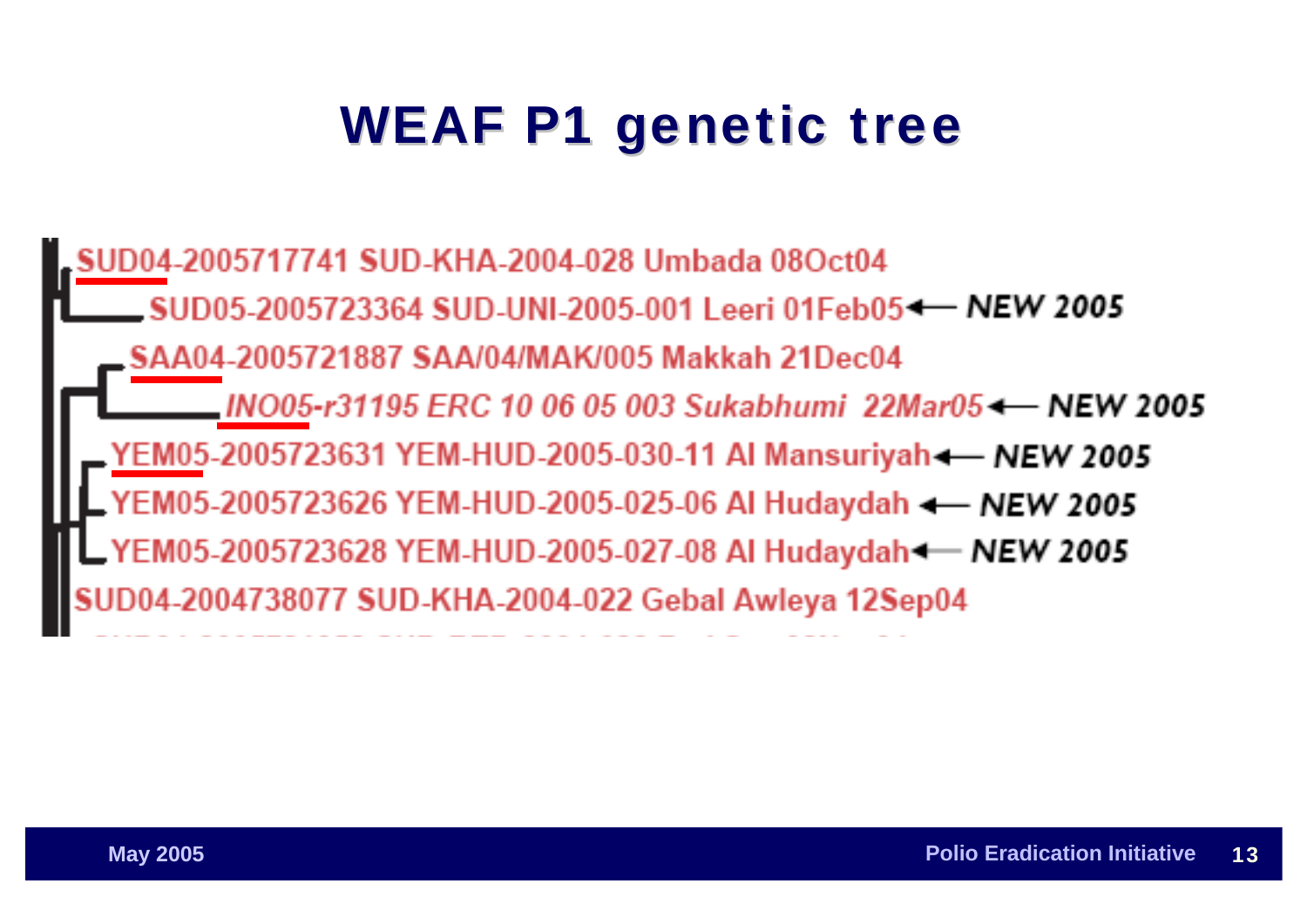### **Location of Wild Poliovirus**

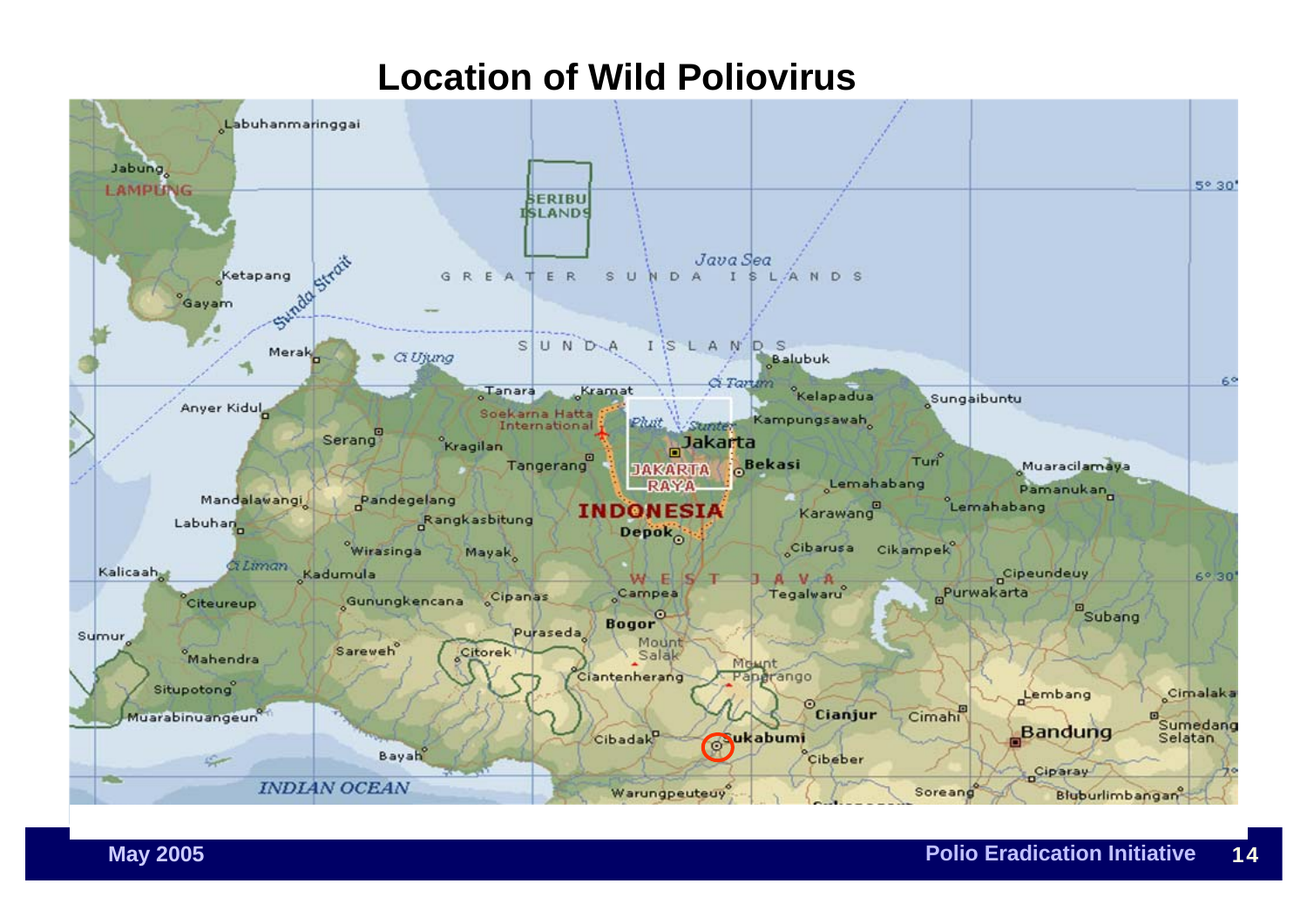# Yemen polio outbreak

- $\bullet$  **88 cases confirmed (23/05), likely to far exceed 100 cases before outbreak is controlled**
- **First polio in Yemen since AFP surveillance began in 1996**
- **Imported virus from Sudan, with origin in northern Nigeria**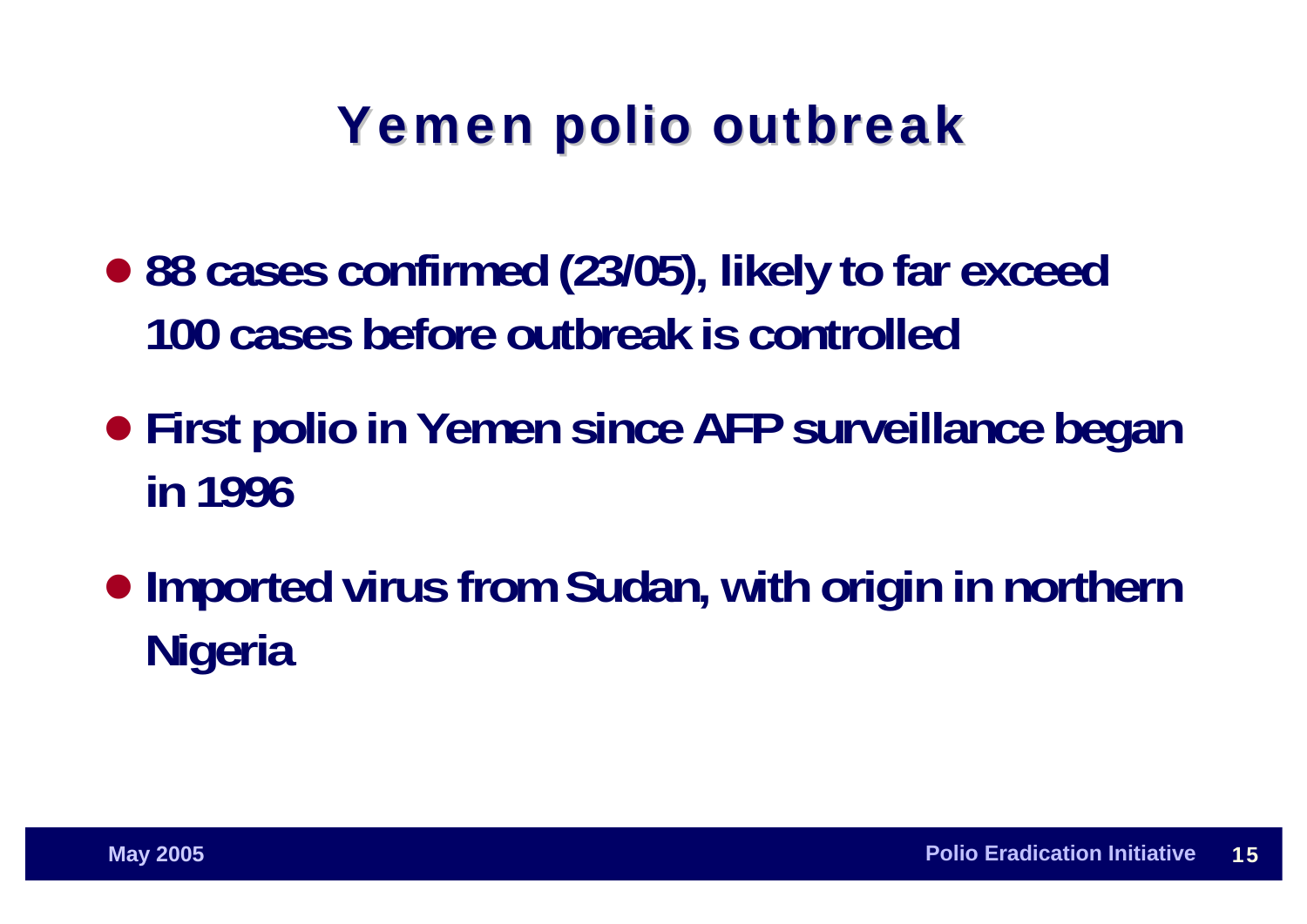### **Wild PV1 cases and n.-p. AFP cases By laboratory status and epid. Week, Yemen, 2005 (As of 17 May 2005)**



**May 2005 Point Institute Lewis System Construction Institute and System Initiative Information Institute and System Institute of the System Institute of the System Institute of the System Institute of the System Institu** 

EMRO 17-05-05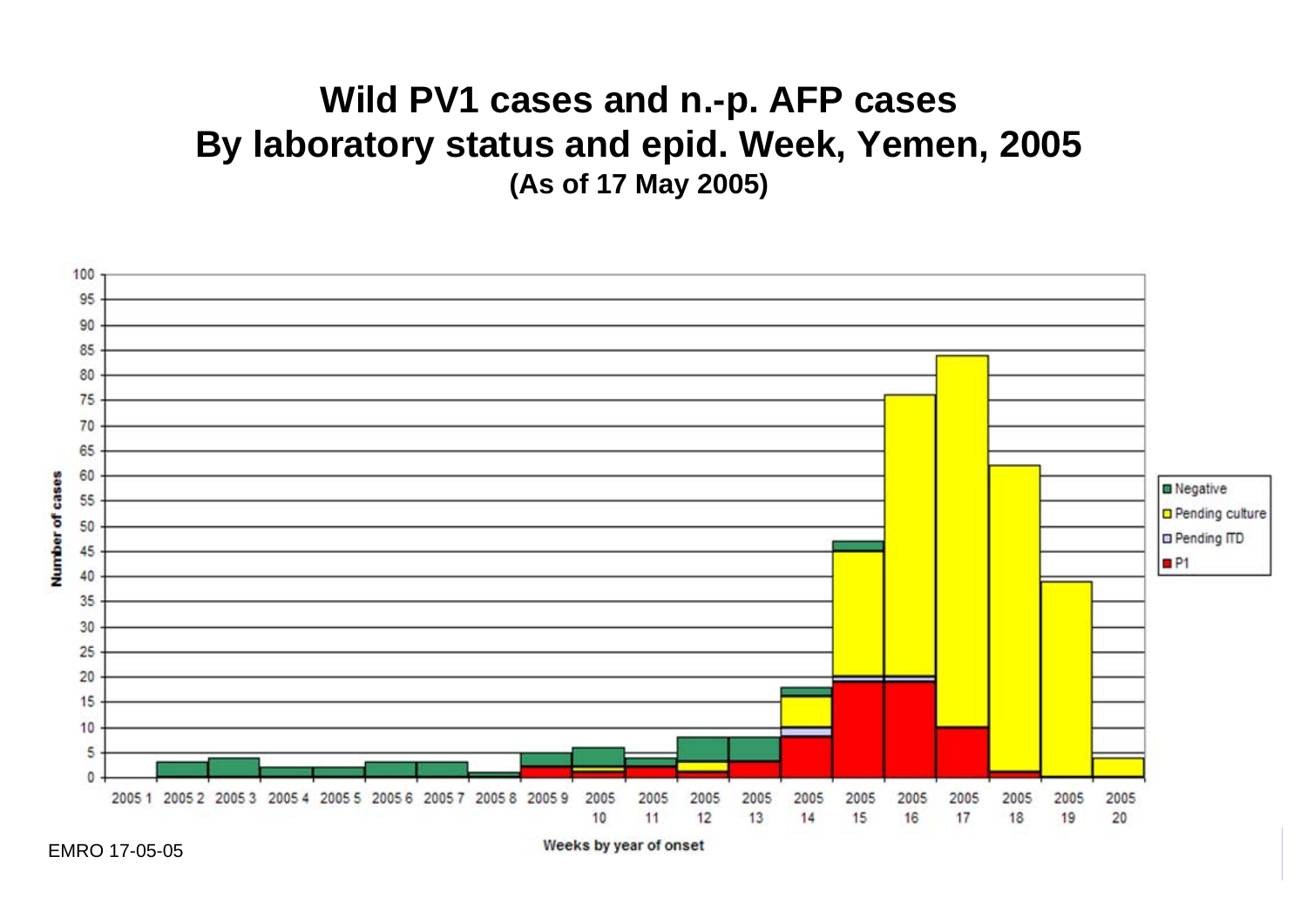

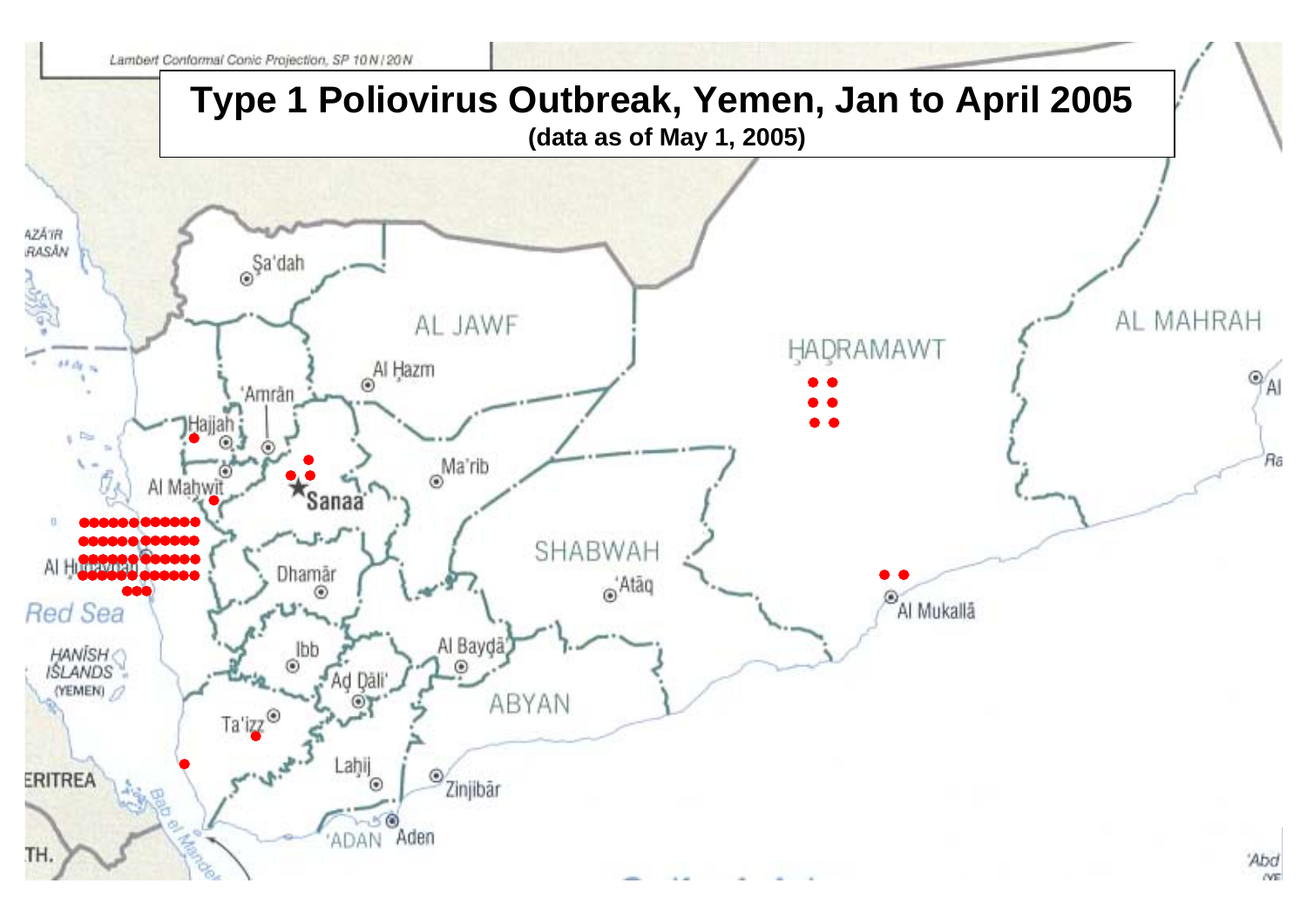# **Summary Summary**

- Asia is set to stop polio by end-2005.
- Africa now moving back on track; the greatest risk remains a delay in Nigeria.
- **Importations will occur until** *all* **countries are poliofree** (highest risk is in the Horn of Africa).
- **Multi-year financing can now secure this global** *public good* for future generations.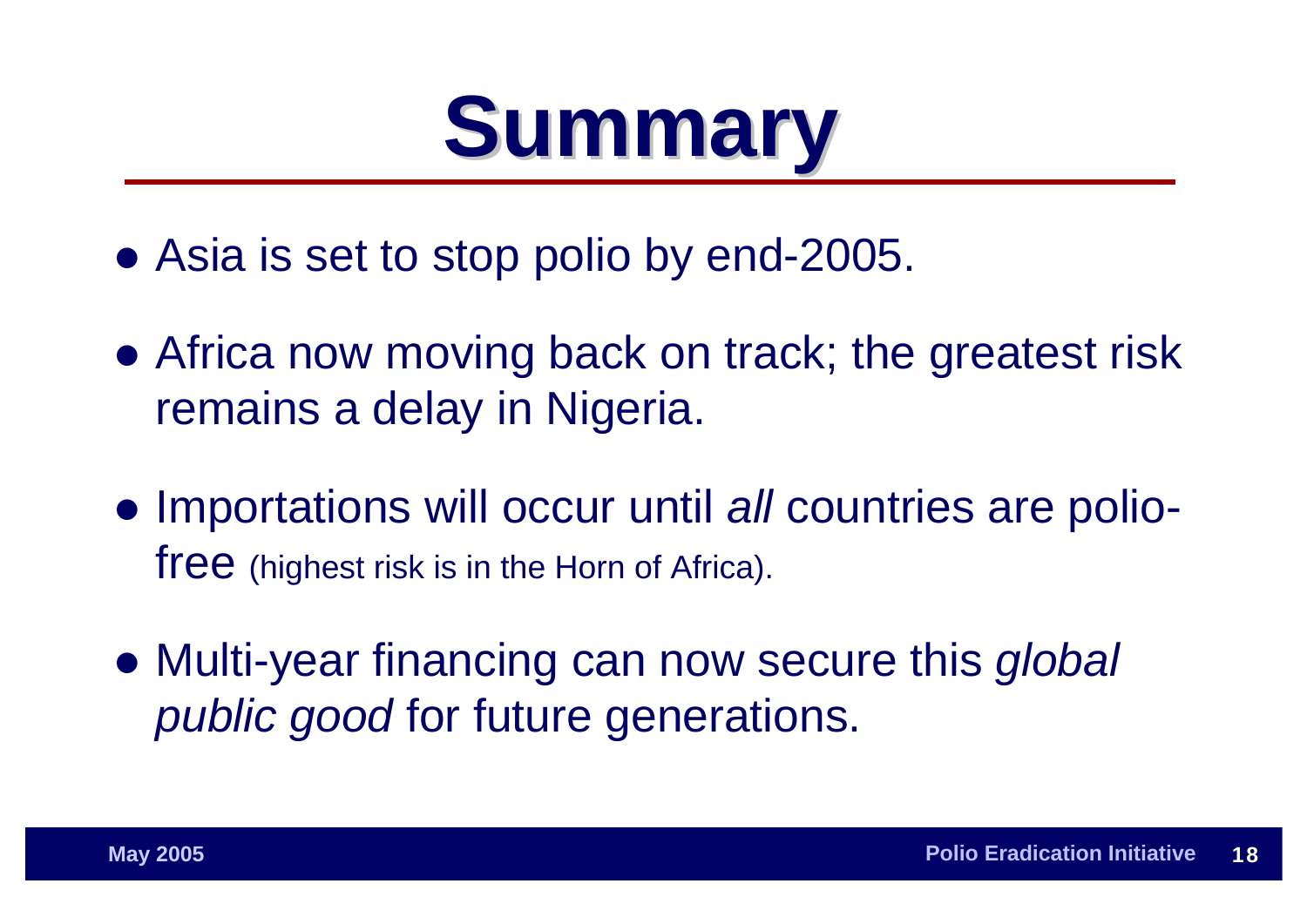# **Et aujourd aujourd'hui?**

- Réduction ou pas?.
- **Nigéria OK ou pas.**
- VDPV ou pas?
- Des sous ou pas?.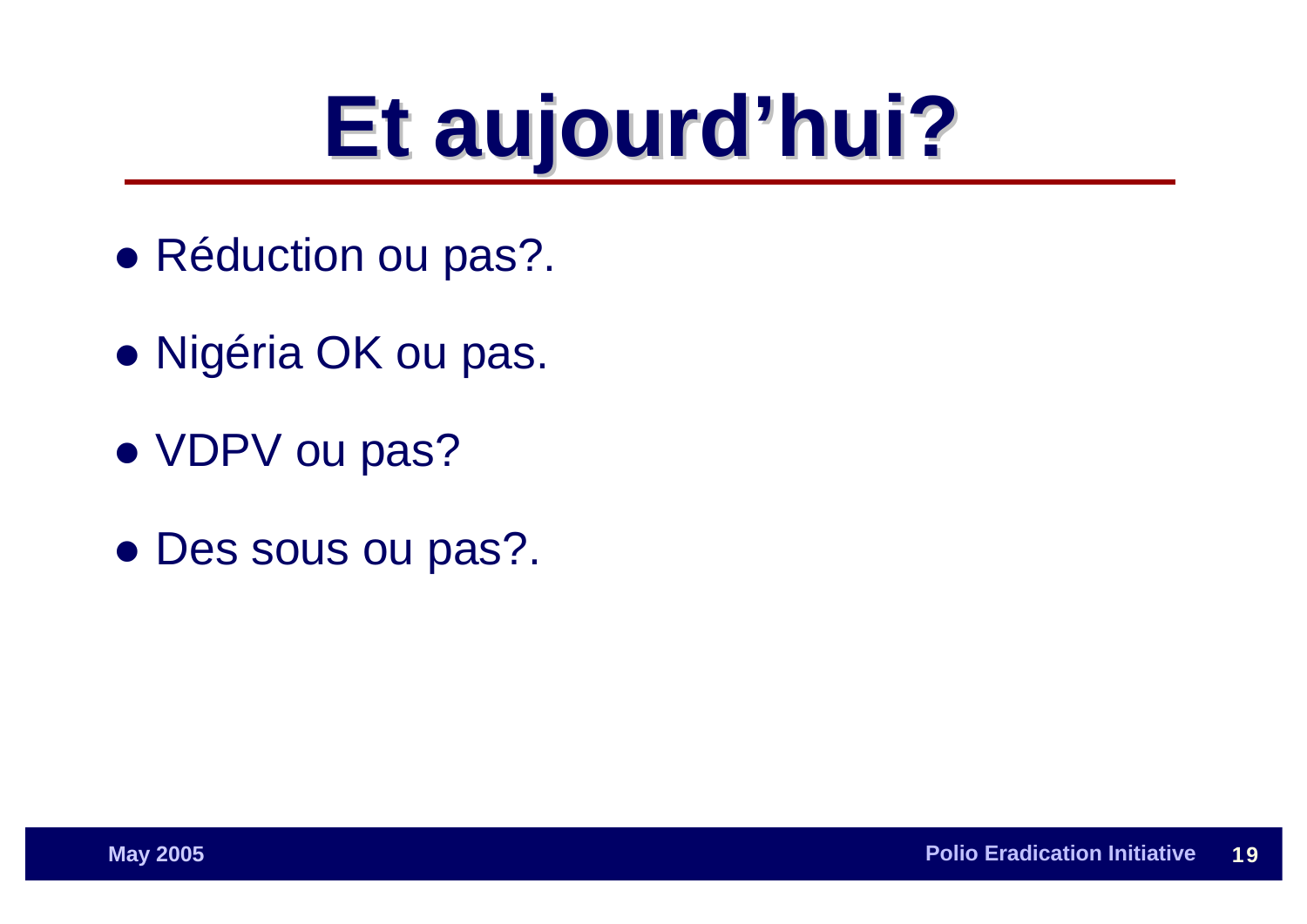**Monthly distribution of Wild Poliovirus cases, 2001-2009**



Data in WHO/HQ as of 26 May 2009. WPV type 1 includes 1 case in 2009, 1 case in 2008, 3 cases in 2007, 2 cases in 2006, 3 cases in 2005, 2004, 2002 and 4 cases in 2001 with a mixture of W1W3 virus. For 2009, cases with onset in May will be reflected end of June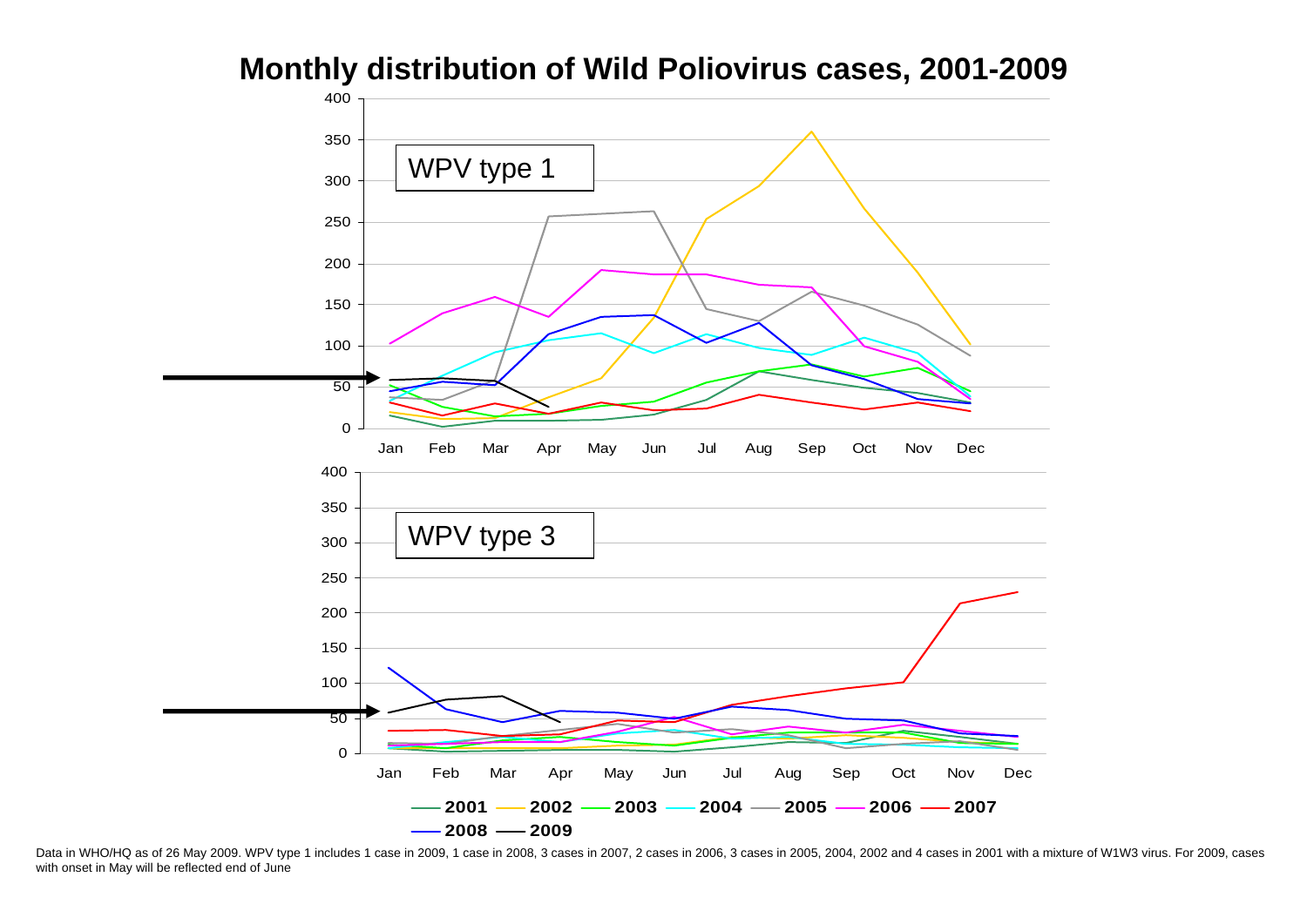#### **Wild Poliovirus infected districts, 2008-2009**

|                             | total districts<br>in country** | 2008 total<br>infected<br>districts | 2009 total<br>infected<br>districts |                                              |                                              |                                    |                                              |                                  |                                   |              |
|-----------------------------|---------------------------------|-------------------------------------|-------------------------------------|----------------------------------------------|----------------------------------------------|------------------------------------|----------------------------------------------|----------------------------------|-----------------------------------|--------------|
| Country <sup>§</sup>        |                                 |                                     |                                     |                                              | 2008                                         |                                    | 2009                                         |                                  |                                   | date of most |
|                             |                                 |                                     |                                     | districts<br>infected with<br>W <sub>1</sub> | districts<br>infected with<br>W <sub>3</sub> | districts<br>infected with<br>W1W3 | districts<br>infected with<br>W <sub>1</sub> | districts<br>infected with<br>W3 | districts<br>infected with<br>W1W | recent case  |
| India                       | 604                             | 90                                  | 25                                  | $\overline{4}$                               | 55                                           |                                    | 11                                           | 17                               |                                   | 7-May-09     |
| Pakistan                    | 133                             | 49                                  | 12                                  | $\bf8$                                       | $\mathbf{1}$                                 |                                    | 8                                            | 5                                |                                   | 6-May-09     |
| CAR                         | 24                              | $\mathbf{3}$                        | $\overline{2}$                      | $\overline{1}$                               |                                              |                                    |                                              | $\overline{a}$                   |                                   | 3-May-09     |
| <b>Nigeria</b>              | 774                             | 241                                 | 161                                 | 103                                          | 17                                           |                                    | 53                                           | 116                              |                                   | 24-Apr-09    |
| Sudan                       | 98                              | 15                                  | 20                                  | $\mathbf{1}$                                 |                                              |                                    | 20                                           |                                  |                                   | 20-Apr-09    |
| Afghanistan                 | 329                             | 16                                  | $6\phantom{1}6$                     | 3                                            | 3                                            |                                    | $6\phantom{a}$                               |                                  |                                   | 19-Apr-09    |
| Kenya                       | 78                              |                                     | $\sqrt{2}$                          |                                              |                                              |                                    | $\overline{2}$                               |                                  |                                   | 12-Apr-09    |
| Côte d'Ivoire               | 79                              | $\mathbf{1}$                        | 10                                  |                                              |                                              |                                    | 10                                           |                                  |                                   | 12-Apr-09    |
| Angola                      | 164                             | 15                                  | $\overline{4}$                      | 1                                            | 4                                            |                                    | $\overline{4}$                               |                                  |                                   | 11-Apr-09    |
| Benin                       | 77                              | 6                                   | 14                                  |                                              |                                              |                                    | 14                                           |                                  |                                   | 9-Apr-09     |
| Guinea                      | 38                              |                                     | $\mathbf{1}$                        |                                              |                                              |                                    | 1                                            |                                  |                                   | 9-Apr-09     |
| <b>Burkina Faso</b>         | 55                              | 6                                   | $\overline{7}$                      |                                              |                                              |                                    | $\overline{7}$                               |                                  |                                   | 2-Apr-09     |
| Chad                        | 54                              | 22                                  | $\mathbf{1}$                        |                                              | $\overline{2}$                               |                                    |                                              | $\mathbf{1}$                     |                                   | 1-Apr-09     |
| Togo                        | 35                              | $\overline{2}$                      | $\sqrt{5}$                          |                                              |                                              |                                    | 5                                            |                                  |                                   | 28-Mar-09    |
| Niger                       | 42                              | 8                                   | 8                                   | 6                                            |                                              |                                    |                                              | 8                                |                                   | 23-Mar-09    |
| Uganda                      | 80                              |                                     | $\mathbf{1}$                        |                                              |                                              |                                    | $\mathbf{1}$                                 |                                  |                                   | 21-Feb-09    |
| DR Congo                    | 515                             | $\mathbf 5$                         | $\mathbf{1}$                        | $\overline{2}$                               |                                              |                                    |                                              | $\mathbf{1}$                     |                                   | 10-Feb-09    |
| Mali                        | 59                              | $\mathbf 1$                         | $\mathbf{1}$                        |                                              |                                              |                                    | $\mathbf 1$                                  |                                  |                                   | 4-Jan-09     |
| Ghana                       | 138                             | $\overline{7}$                      |                                     |                                              |                                              |                                    |                                              |                                  |                                   | 8-Nov-08     |
| Nepal                       | 75                              | $\,6$                               |                                     |                                              | $\mathbf 3$                                  |                                    |                                              |                                  |                                   | 15-Oct-08    |
| Ethiopia                    | 97                              | $\overline{2}$                      |                                     | $\mathbf{1}$                                 |                                              |                                    |                                              |                                  |                                   | 27-Apr-08    |
| Total                       | 3548                            | 495                                 | 281                                 | 130                                          | 85                                           |                                    | 143                                          | 150                              | $\mathbf 1$                       |              |
| Total in endemic countries  | 1840                            | 396                                 | 204                                 | 118                                          | 76                                           |                                    | 78                                           | 138                              | $\mathbf{1}$                      |              |
| Total in non-end. countries | 1708                            | 99                                  | 77                                  | 12                                           | $\boldsymbol{9}$                             |                                    | 65                                           | 12                               |                                   |              |

§ Countries highlighted in yellow are currently endemic \* Data in WHO/HQ as of 27 May 2008 for 2008 data and as of 26 May 2009 for 2009 data

\*\* Source: WHO/UNICEF 2007 Joint Reporting Form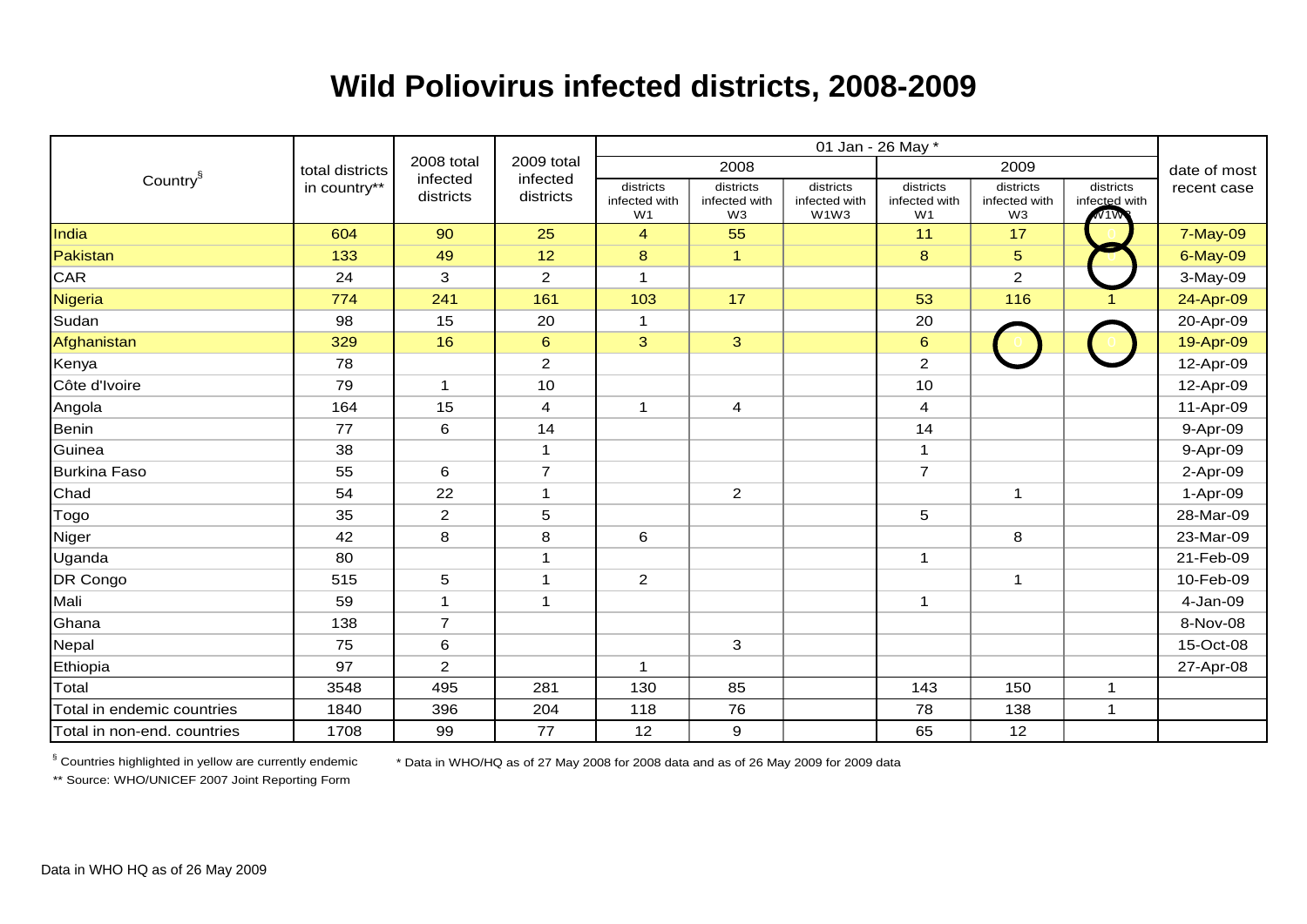#### circulating Vaccine-derived Poliovirus\*, 2000-2009

| <b>Country</b> | <b>Type</b>       | <b>CVDPV</b> |      |      |      |      |      |                |      |      |      |                   |           |
|----------------|-------------------|--------------|------|------|------|------|------|----------------|------|------|------|-------------------|-----------|
|                |                   | 2000         | 2001 | 2002 | 2003 | 2004 | 2005 | 2006           | 2007 | 2008 | 2009 | <b>First case</b> | Last case |
| Nigeria        | VDPV 2            |              |      |      |      |      |      | 21             | 68   | 62   | 71   | $2$ -Jul-05       | 26-Apr-09 |
| Ethiopia       | VDPV 2            |              |      |      |      |      |      |                |      | 3    |      | $4$ -Oct-08       | 16-Feb-09 |
| DR Congo       | VDPV 2            |              |      |      |      |      |      |                |      | 14   |      | 22-Mar-08         | 15-Dec-08 |
| Myanmar        | VDPV <sub>1</sub> |              |      |      |      |      |      |                | 4    |      |      | 9-Apr-06          | 6-Dec-07  |
| Niger***       | VDPV 2            |              |      |      |      |      |      | $\overline{2}$ |      |      |      | 28-May-06         | 3-Oct-06  |
| Cambodia       | VDPV 3            |              |      |      |      |      |      |                |      |      |      | 26-Nov-05         | 15-Jan-06 |
| Indonesia      | VDPV <sub>1</sub> |              |      |      |      |      | 46   |                |      |      |      | 9-Jun-05          | 26-Oct-05 |
| Madagascar**   | VDPV 2            |              |      | 4    |      |      | 3    |                |      |      |      |                   | 13-Jul-05 |
| China          | VDPV <sub>1</sub> |              |      |      |      | 2    |      |                |      |      |      | 13-Jun-04         | 11-Nov-04 |
| Philippines    | VDPV <sub>1</sub> |              | 3    |      |      |      |      |                |      |      |      | 15-Mar-01         | 26-Jul-01 |
| DOR/Haiti      | VDPV1             | 12           | 9    |      |      |      |      |                |      |      |      | 12-Jul-00         | 12-Jul-01 |

\*\* Madgascar: two differents outbreaks (2001/02 and 2005)

\*\*\* Niger cVDPVs are linked to the Nigeria outbreak

\* circulating Vaccine-derived poliovirus (cVDPV) is associated with 2 or more cases of AFP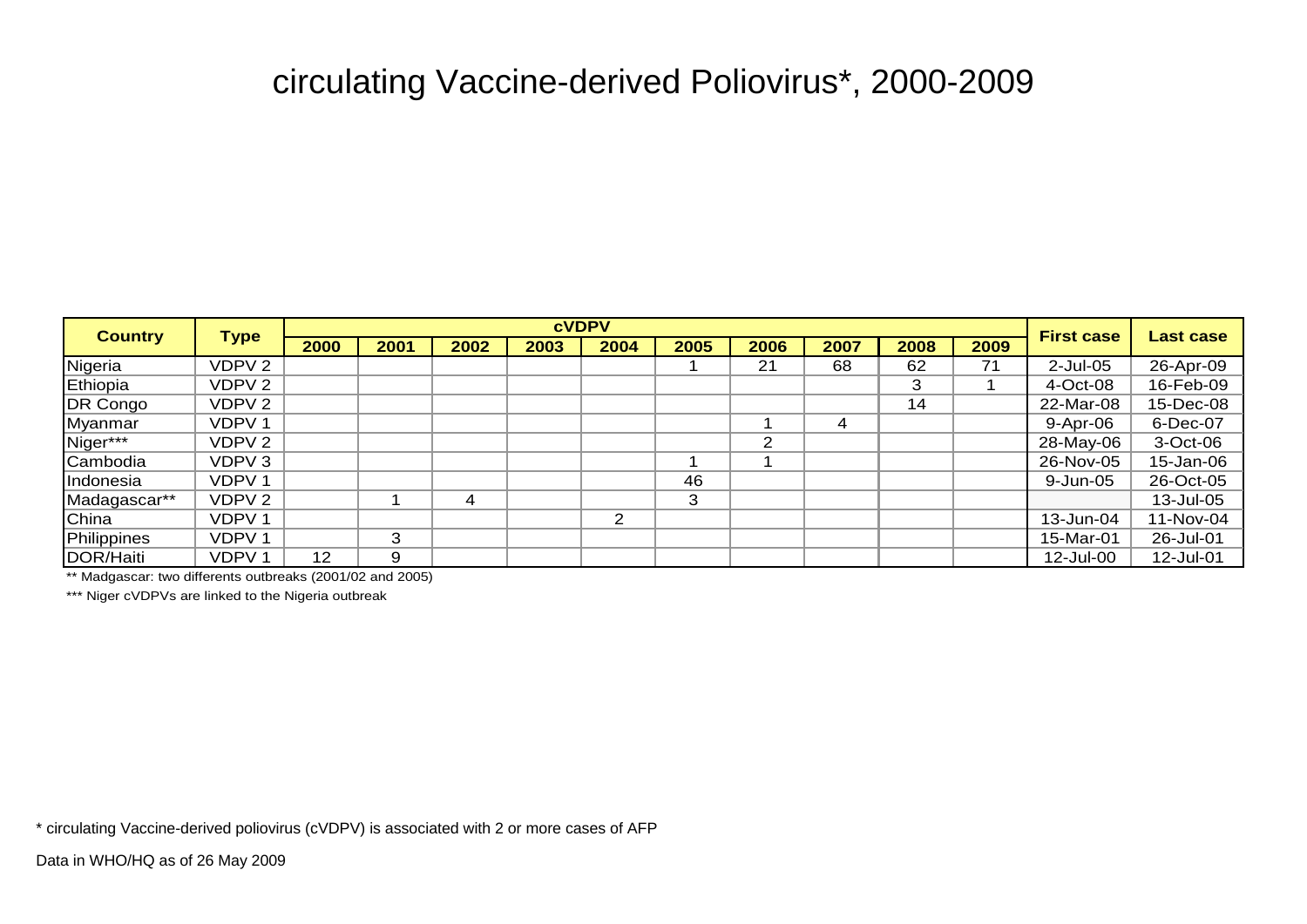### **Circulating Vaccine-derived Polioviruses in Nigeria, 2009**